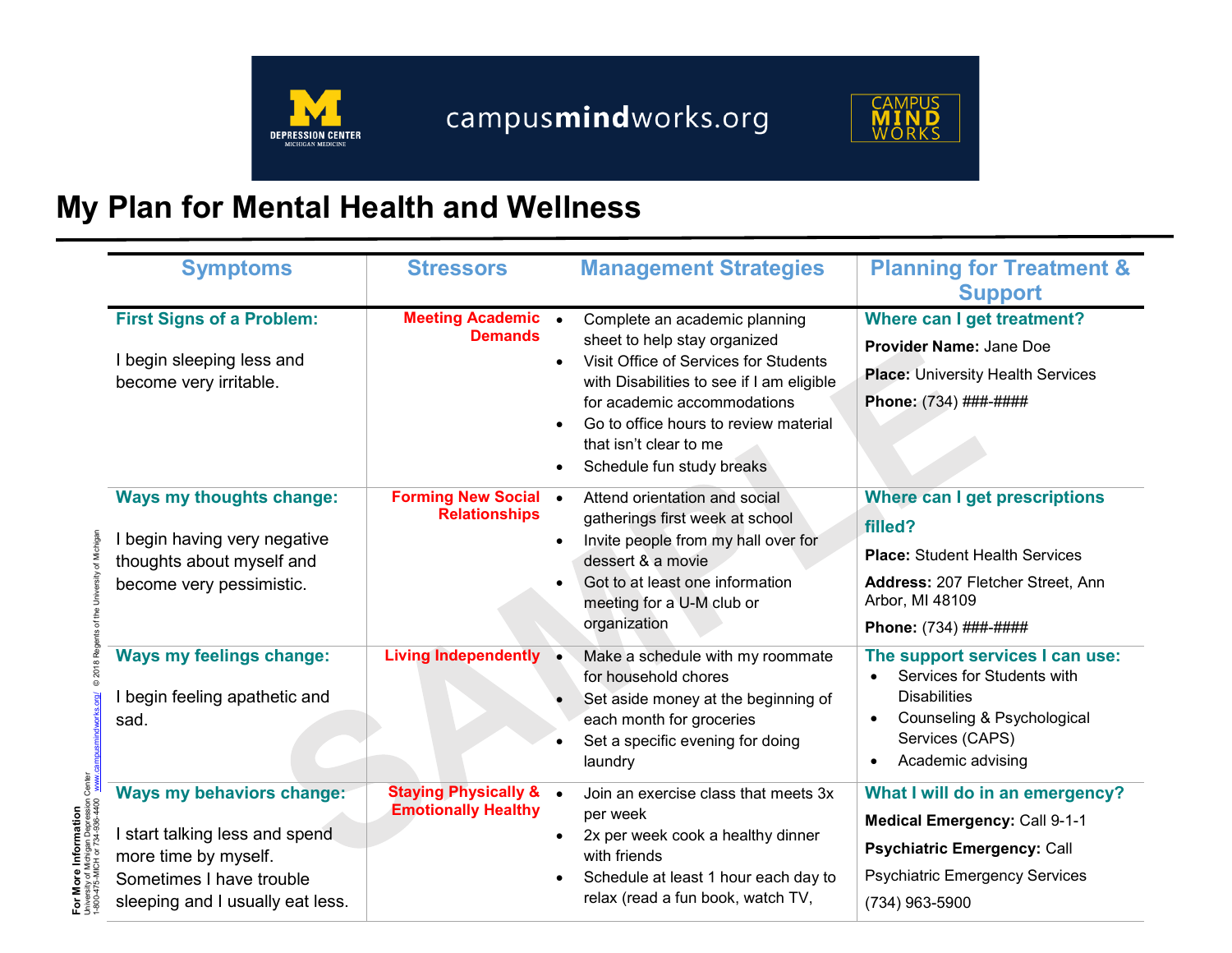|                                                                                                                                                                    |                                              | hang out with friends)<br>Monthly visits to my psychiatrist for<br>$\bullet$<br>check-ins                                                                                                                                 |                                                                                                                                                                                                                                                                                                      |
|--------------------------------------------------------------------------------------------------------------------------------------------------------------------|----------------------------------------------|---------------------------------------------------------------------------------------------------------------------------------------------------------------------------------------------------------------------------|------------------------------------------------------------------------------------------------------------------------------------------------------------------------------------------------------------------------------------------------------------------------------------------------------|
| <b>Changes others Noticed in</b><br><b>My Behavior:</b><br>My friends notice that I call<br>them less and stay home more.<br>My parents notice that I seem<br>sad. | <b>Finding Housing •</b>                     | Visit the U-M Housing website to<br>review options<br>Visit campus during orientation and<br>$\bullet$<br>see housing options                                                                                             | Who will I tell if I begin having<br>mental health problems?<br>My mental health care provider<br>(psychiatrist, psychologist,<br>social worker, etc.)<br>Services for Students with<br>Disabilities to help with getting<br>academic accommodations<br>My parents<br>My best friend on campus (Jen) |
| <b>Other Characteristics of my</b><br><b>Symptoms:</b><br>Sometimes I get muscle aches.<br>I get annoyed with other people<br>much more than normal.               | <b>Missing Friends from •</b><br><b>Home</b> | Call best friend from home 2x per<br>week before bed & tell her about 3<br>things that are going well at school<br>Chat on Facebook for 20 minutes<br>every day & post pictures<br>Send friend a car basket during finals | What has been helpful in the<br>past when I've had mental<br>health problems?<br>Calling friends and family for<br>support<br>Scheduling an appointment with<br>my care provider<br>Using stress management<br>$\bullet$<br>strategies (deep breathing)<br>Taking some time off work to<br>de-stress |

 $\triangledown$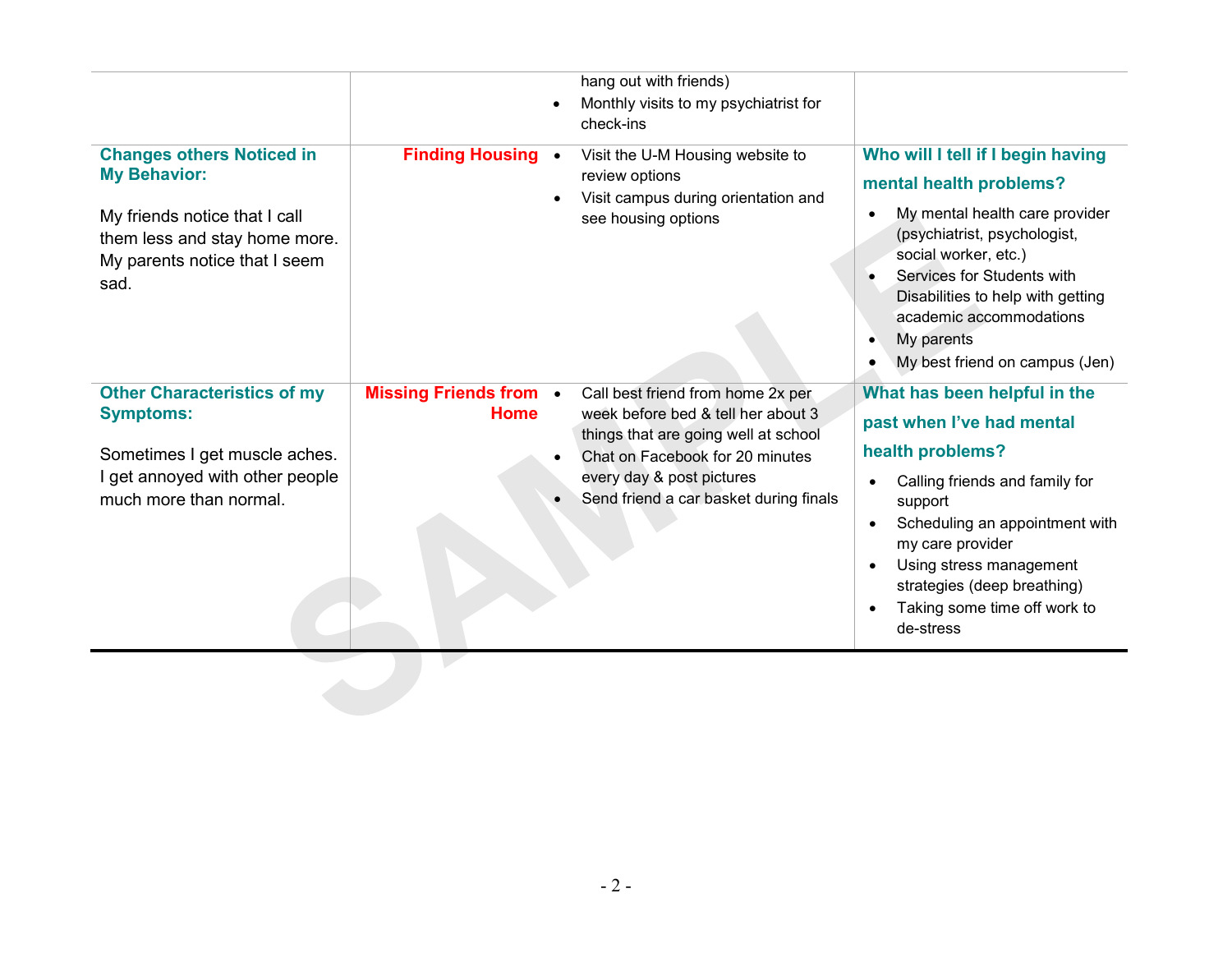



## **My Plan for Mental Health and Wellness**

| <b>Symptoms</b>                  | <b>Stressors</b>                                              | <b>Management Strategies</b>       | <b>Planning for Treatment &amp;</b><br><b>Support</b>                   |
|----------------------------------|---------------------------------------------------------------|------------------------------------|-------------------------------------------------------------------------|
| <b>First Signs of a Problem:</b> | <b>Meeting Academic</b><br><b>Demands</b>                     |                                    | Where can I get treatment?                                              |
|                                  |                                                               |                                    | <b>Provider Name:</b>                                                   |
|                                  |                                                               |                                    | Place:                                                                  |
|                                  |                                                               |                                    | <b>Phone:</b>                                                           |
| Ways my thoughts change:         | <b>Forming New Social</b><br><b>Relationships</b>             |                                    | Where can I get prescriptions<br>filled?                                |
|                                  |                                                               |                                    | Place:                                                                  |
|                                  |                                                               |                                    | <b>Address:</b>                                                         |
|                                  |                                                               |                                    | <b>Phone:</b>                                                           |
| Ways my feelings change:         | <b>Living Independently</b>                                   |                                    | The support services I can use:                                         |
| <b>Ways my behaviors change:</b> | <b>Staying Physically &amp;</b><br><b>Emotionally Healthy</b> |                                    | What I will do in an emergency?<br><b>Medical Emergency: Call 9-1-1</b> |
|                                  |                                                               | <b>Psychiatric Emergency: Call</b> |                                                                         |
|                                  |                                                               |                                    | <b>Psychiatric Emergency Services</b>                                   |
|                                  |                                                               |                                    | (734) 963-5900                                                          |